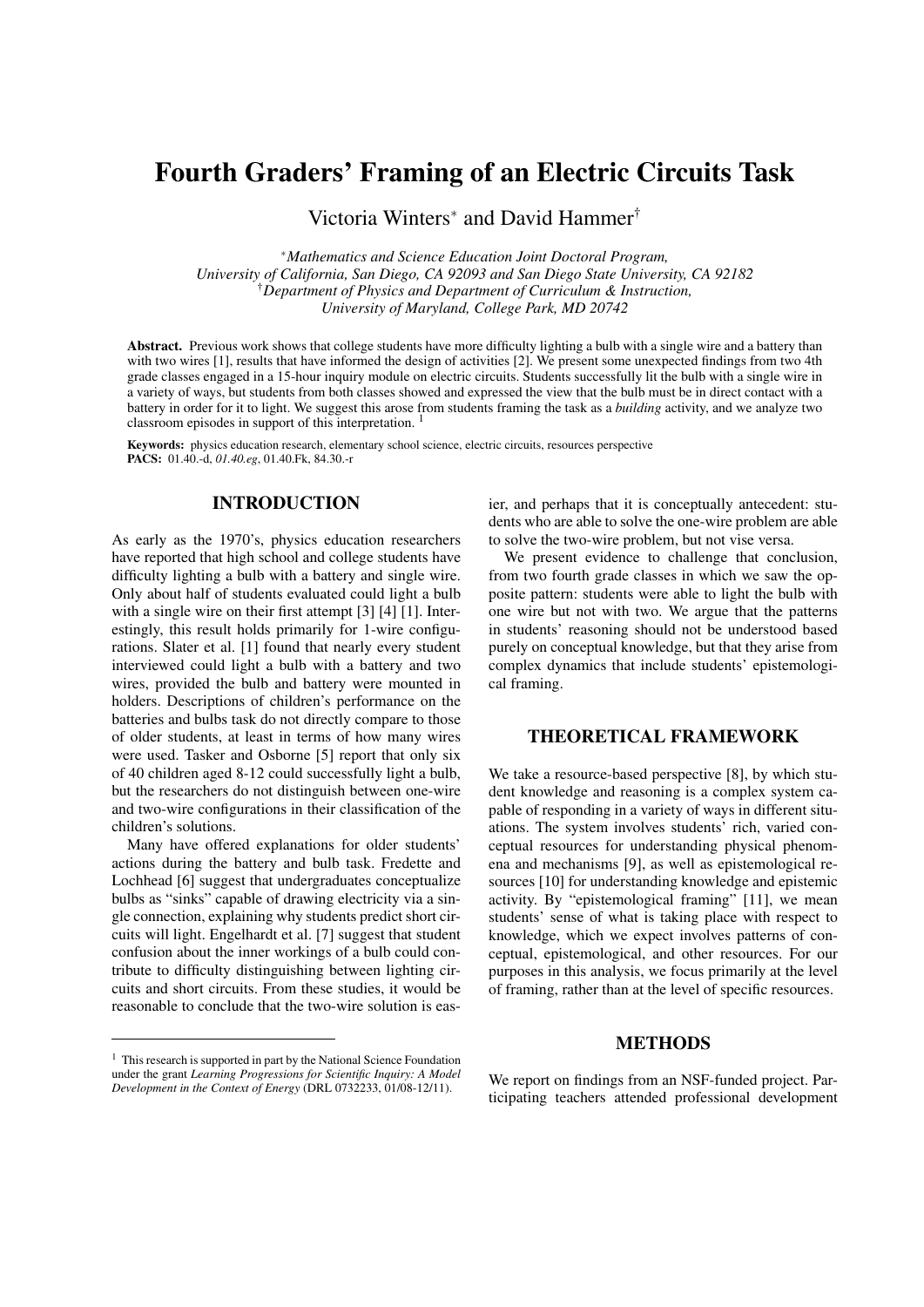meetings to help them recognize and promote students' productive engagement in scientific inquiry. The data presented here are taken from the fourth grade module on electricity, which was implemented by two teachers in the fall and winter of their first year in the project.

The curriculum asked teachers to "give students bulbs, batteries, and wire, and ask them to figure out what ways of connecting them do and do not make the bulb light." It was our hope that this task would provide opportunities for students to eventually pursue mechanistic explanations of electric circuits. Teachers did not intend to evoke a specific framing of the task, and we later inspect individual students' actions rather than teacher actions in making claims about how a student may have been framing the situation.

In Class 1, students worked in pairs with one D cell battery, one flashlight bulb, and two bare copper wires. In Class 2, students were loosely organized into pairs with these same materials, but many pairs coalesced into larger groups to complete the task. We collected the following sources of data: video of students in focus groups working on the activity, video of the teacher interacting with students, video of whole-class discussions, and copies of communal and individual artifacts.

#### FINDINGS

We look at students' work throughout the opening task– and even into subsequent activities–to gain insights into their evolving use of resources. In both classes, most groups took between five and 25 minutes to reproducibly light the bulb. Students came up with a variety of ways to light the bulb, but effectively all arrangements involved the bulb touching one end of a battery.

In Class 1, the teacher invited students to draw their circuit arrangements on the board, both lighting and nonlighting attempts, as long as they were different from what was already depicted. Although students recorded non-lighting attempts where the battery and bulb were not in direct contact, all but one of the "lights" arrangements (Fig 1) depict the bulb touching the battery.

Given the equipment constraints and commonality in outcome, students demonstrated striking creativity and diversity in their circuits. For example, Circuit B uses one wire to connect battery to bulb and the other wire as a handle to bring the bulb down to the battery and make it light. Circuits C and G orient the battery upside down and sideways. In Circuits A and E two wires are twisted or touched to complete the circuit. Other circuits coil additional wire around the battery (Circuit D) or bulb (Circuit E). Only Circuit H involved two wires. The diversity of arrangements is even more pronounced in Class 2, where student pairs teamed up to share equipment.



FIGURE 1. Student drawings of arrangements that light the bulb (Class 1, Day 1).



FIGURE 2. Arrangements that light the bulb (Class 2), recorded in students' individual science journals over the course of the module.

Nearly all successful circuits constructed in the opening task, despite the diversity in appearance and application as recognized by the students, required that the bulb be in contact with a battery. In following days, students continued discovering new circuit arrangements, involving multiple batteries in series, additional bulbs in series and parallel, and other conducting materials inserted into the circuit. Figure 2 shows some of these configurations drawn by students in Class 2. Throughout this, the canonical one-bulb circuit–what one student refers to as "the normal way"–involved a single wire connecting the bottom of the battery to the metal threads of the bulb, and the bulb resting on the positive end of the battery, as is depicted in Circuit J of Figure 1.

Later in the module, students expressed the view that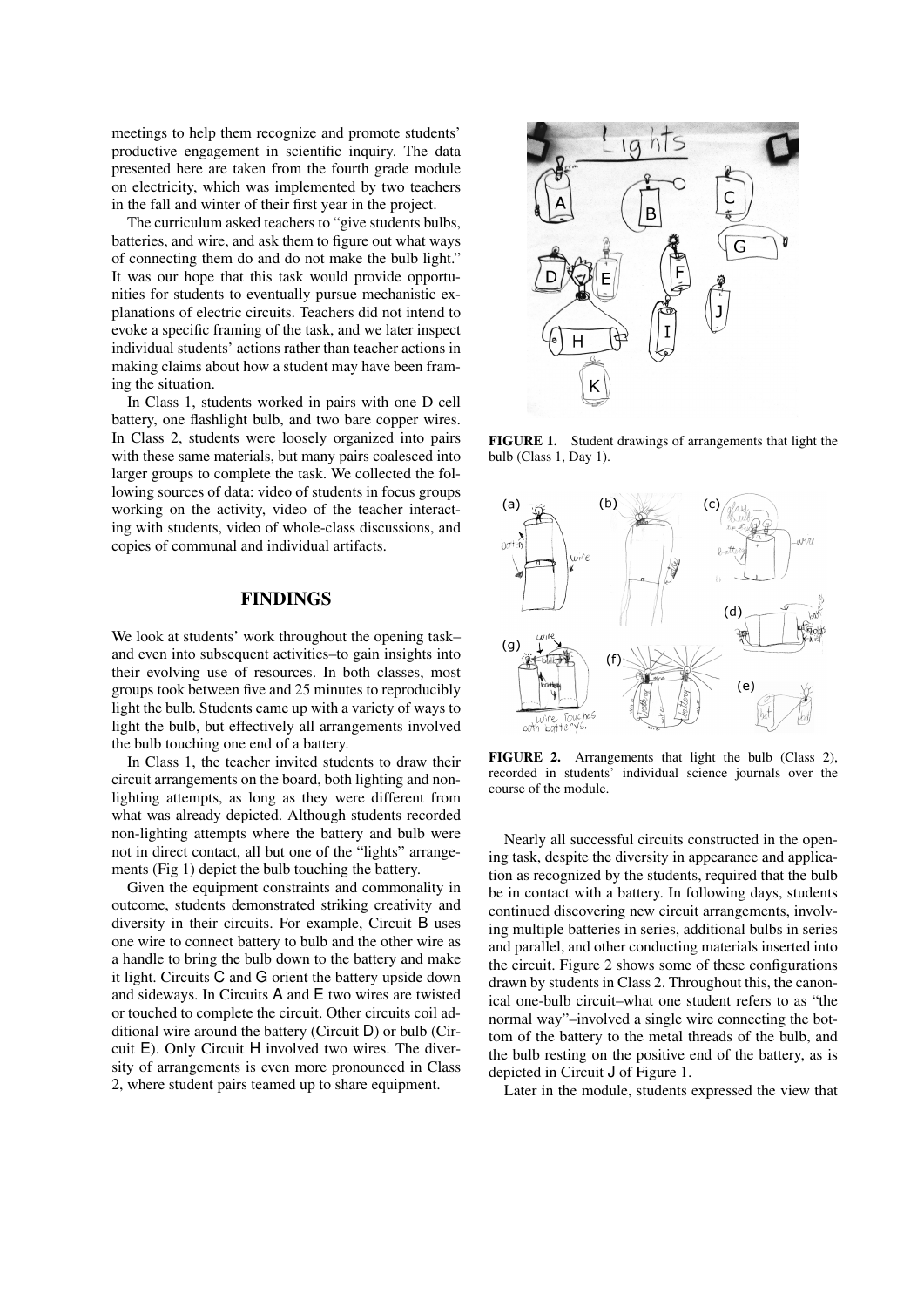the bulb must be in direct contact with the battery. In Class 2, this arose when a guest instructor (the second author) asked students to describe which ways will light the bulb. All of the students' descriptions involved the bulb touching the battery, and when the instructor suggested a standard 2-wire circuit, the class rejected the idea. Several students justified this claim, one student stating: "'cause it [the bulb] has to connect to the top [of the battery]". In Class 1, this view surfaced when students were asked to connect two bulbs in series. Students could reason about the series circuit in terms of drawings and analogy-based models, but were baffled when asked to hook up the equipment. Even the student who drew Circuit H on the first day of the module acknowledged that she was only able to assemble the series circuit after the teacher showed her group how to light one bulb with two wires. We were surprised by this outcome, given the literature on older students' reasoning.

# INTERPRETATION

In light of these findings, why were students able to come up with a myriad of arrangements, but not one where the bulb and battery did not directly touch? We propose one aspect of an explanation: students were framing their work with batteries and bulbs as a *building* activity, rather than as an *explaining* activity.

To support this interpretation, we analyze two examples from the students' work with electric circuits. The first demonstrates how the activation of conceptual and perhaps other types of resources could lead students to discover their preferred one-wire circuit more readily than the traditional two-wire circuit. It also shows how extended engagement in the task itself may lead students to increasingly rely on resources other than conceptual resources, reinforcing a framing of the activity as building rather than explaining or experimenting. The second episode exemplifies what students might do after the bulb lights if they continue to frame the task as building: enhance current designs rather than empirically test hypotheses. This may explain why subsequent circuits were functionally similar to the original one-wire discovery.

*Example 1: Initial Attempts at Lighting a Bulb.* This example comes from a student's first few minutes on the opening activity. The following descriptions are taken from video of the two-person focus group in Class 1:

00:00 min Jessie first coils the wire around the bulb threads, then touches the other end of the wire to the positive terminal of the battery, which is sitting upright on her desk. She coils the other end of the wire around the circular protrusion on the positive terminal of the battery. In connecting the battery to the bulb via a single wire, Jessie's first attempt implies that something travels from the battery, through the wire, and to the bulb to make it light. Here Jessie may be thinking of this electric circuit in terms of a source-consumer model [12], where batteries are sources of something that is consumed by bulbs to produce light. Therefore Jessie's framing of the task may involve the question, "How do electric circuits work?" However, when success eludes her, her framing of the task increasingly becomes, "What do I have to connect to get this thing to light?" Jessie's actions are guided more and more by resources related to the material affordances of the battery, bulb, and wires:

01:10 min While her partner has the battery, Jessie looks at her bulb. She rubs the metal bottom of the bulb, biting her tongue in concentration, and then says, "Oh, I know!"

. . .

05:30 min Jessie takes a wire and wraps it around the battery vertically, from the positive terminal around the negative terminal and back up to the positive end. This slips off while she's doing it. She then coils the wire around the middle of the battery like a belt . . .

We would not expect, and do not observe in initial attempts here or in the literature [5] [13], students to coil the wire around the outside of a battery. This action does not coincide with common models students employ when reasoning about electric circuits. Instead, it reflects what is easy to do with the equipment provided. Jessie's strategy becomes similar to that of a student in Class 2, who suggests to his partners after many unsuccessful attempts, "Let's just play around with them [the equipment]." In this way, the students' activity focused on identifying conditions by which they could light the bulb, driven more by the possibilities afforded by the materials at hand than by an intuitive sense of mechanism. Having identified those conditions, they did not continue to explore other possibilities in a systematic manner, or to try to account for circuits that did not work, in violation of their expectations. Much as Schauble, Klopfer, and Raghavan [14] found in their study, the students treated the task as one of engineering rather than science, to produce an outcome rather than to explain it.

*Example 2: Improving the Circuit.* After lighting two separate circuits, another group of students consider design improvements on their circuit rather than develop an explanation for how the circuit works. As the students show the teacher their first working circuit, the following conversation ensues:

Marissa: Hey, I have an idea. We can connect them both.

Skye: *[excited]* Make two. Yeah.

Marissa: We can connect them with the wires and then do it. Ben: We can use this wire to connect it.